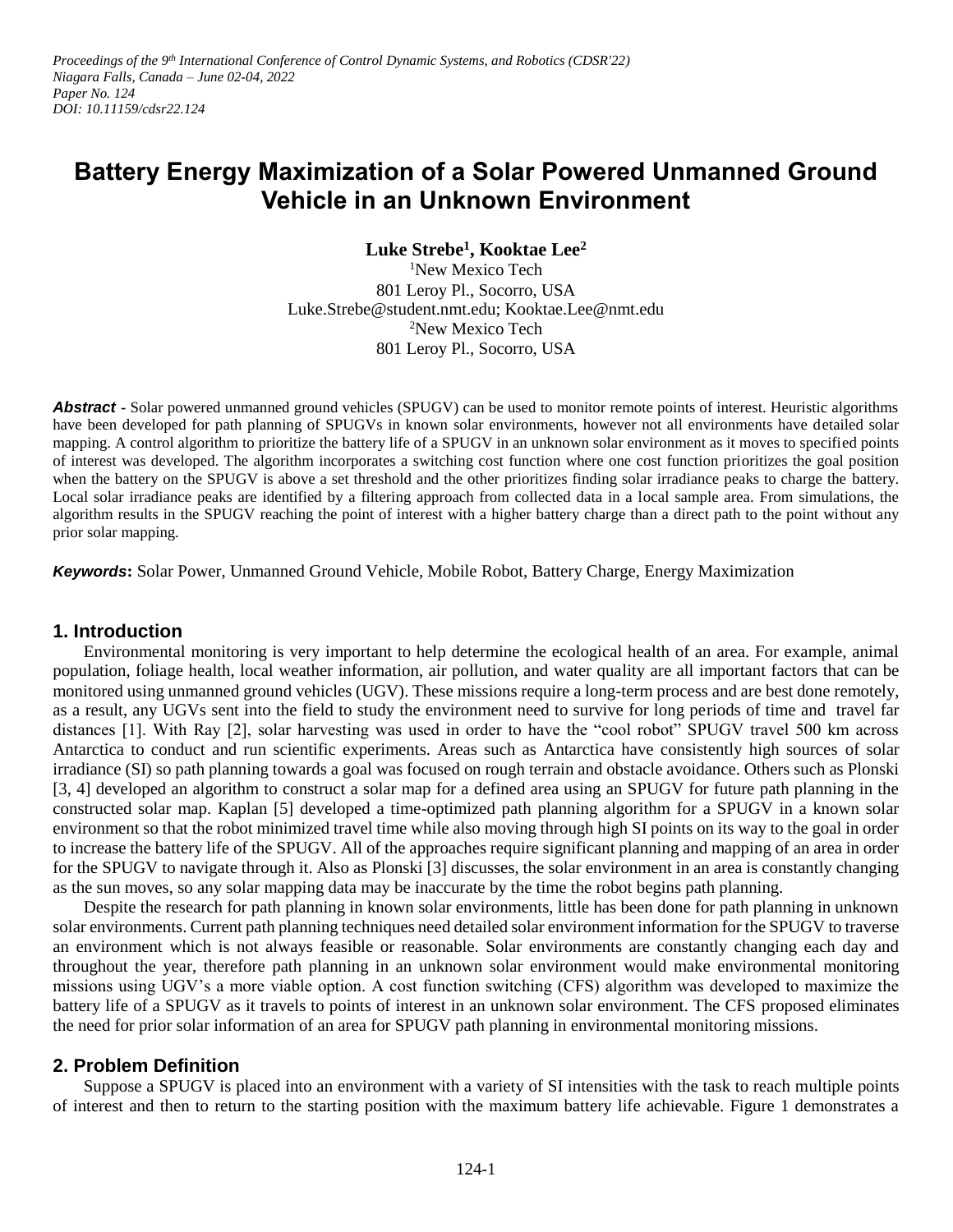discretized global solar map with the SI values ranging from high in red, to low in dark blue where  $X_1$ ,  $X_2$ , and  $X_3$  are points of interest in sequential order.



Fig. 1: Discretized basic solar map with multiple points of interest.

The problem can be defined as two path cost functions that seek to minimize the amount of energy expended when either moving towards a point of interest or a SI peak to charge. The first cost function  $J_1$  seeks to minimize the control input cost with the goal position being the terminal cost. In equations (1) through (16), x is the SPUGV position,  $x_g$  is the goal position,  $x_p$  is the local energy peak position, and u is the control input. The constraints put upon both cost functions are that the control input is the velocity of the robot using basic dynamics, and that the input is limited to a set velocity max or  $u_{max}$ . The initial and final states of the robot are defined as well. The  $J_2$  cost function also minimizes the path cost of the input velocity, however the terminal cost is a sampled local SI peak instead of a point of interest or goal position.

$$
\min J_1 = \int_t^{t+T} \frac{1}{2} ||u||^2 dt + \phi_{fg}
$$
  
 S.t.  $x' = u$   
  $x(0) = x_0$   
  $x(t_f) = x_f$  (1)  

$$
\begin{aligned}\n\min \, J_2 &= \int_t^{t+T} \frac{1}{2} ||u||^2 dt + \phi_{fp} \\
\text{S.t. } x' &= u \\
& \quad \mathbf{x}(0) &= \mathbf{x}_0 \\
& \quad \mathbf{x}(\mathbf{t}_f) = \mathbf{x}_f\n\end{aligned}\n\tag{2}
$$

$$
\parallel u \parallel \,\leq\, u_{max}
$$

The symbol  $\phi_{fg}$  is the terminal cost of the goal and  $\phi_{fp}$  is the terminal cost of the local SI peak.

$$
\phi_{fg} = \frac{1}{2}||x(t) - x_g||^2
$$
\n(3)

$$
\phi_{fp} = \frac{1}{2} ||x(t) - x_p||^2 \tag{4}
$$

With the cost functions defined, they can be optimized by two hamiltonian equations. The hamiltonian for  $J_1$  is shown in equation (5), which looks identical to the hamiltonian for  $J_2$ .

$$
H_1 = \frac{1}{2}||u||^2 + u \tag{5}
$$

$$
\frac{-\partial H_1}{\partial x} = \lambda' = \lambda_1^T = 0 \tag{6}
$$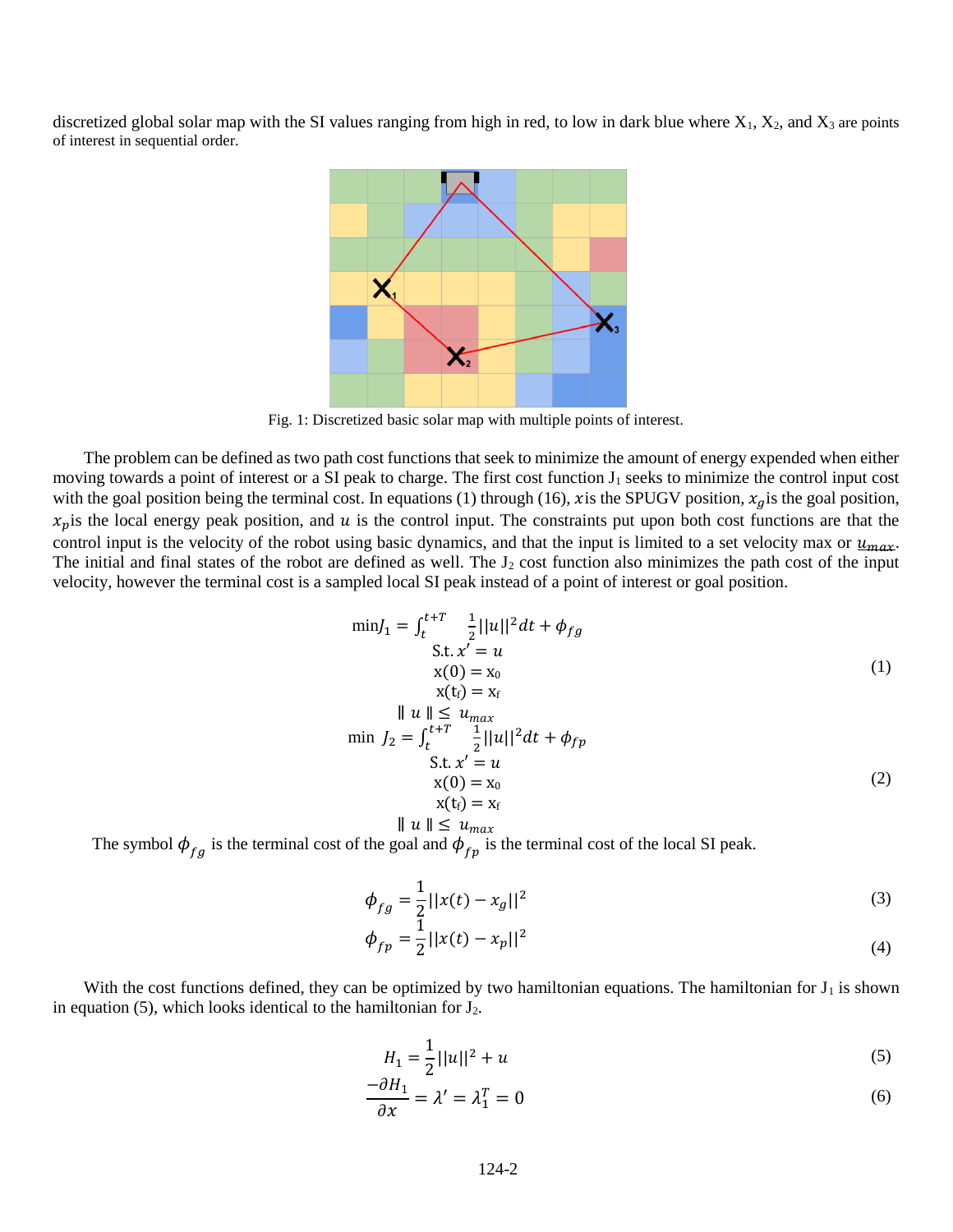$$
\frac{-\partial H_1}{\partial \lambda} = u = x' \tag{7}
$$

$$
\frac{-\partial H_1}{\partial u} = 0 = u^*(t) + \lambda \tag{8}
$$

Equations (6) and (7) can be discretized and combined with equation (9) to find the optimized control input  $u$  \*in discrete time intervals.  $\overline{1}$ 

$$
\lambda(tf) = \frac{d\phi_{fg}}{dt_f} = x(t) - x_p \tag{9}
$$

$$
\lambda' = \frac{\lambda(t+1) - \lambda(t)}{\Delta t} = 0
$$
\n(10)

$$
\lambda(t+)) = \lambda(t) \tag{11}
$$

Likewise for equation (11), equation (7) can be rewritten into equation (12).

$$
x(t+1) = (u^*(t) + x(t)) \cdot \Delta t \tag{12}
$$

Because the costate variable  $\lambda(t)$  is unchanging for both  $J_1$  and  $J_1$ , therefore the problem is defined by four equations that provide the optimal path for  $J_1$  and  $J_2$  are shown in equations (13) through (16). Note that equation (13) is the costate variable definition for  $J_1$  and equation (14) for  $J_2$ .

$$
\lambda_{J2}[t] = x[t] - x_g \tag{13}
$$

$$
\lambda_{J1}[t] = x[t] - x_p \tag{14}
$$

$$
u^*[t] = -\lambda[t] \tag{15}
$$

$$
x^*[t+1] = x[t] + u^*[t] \tag{16}
$$

At each time step, the optimization problems in (1) and (2) can be solved based on the Hamiltonian approach (5) - (16) in a receding-horizon manner [6 - 11]. This implies that after the local SI measurement using the onboard sensor, the SPUGV can determine where to go with a horizon length  $T$ , which is repeated at each time. This receding-horizon technique will enable the SPUGV to cope with a realistic scenario where a global SI map is not available and hence, the SPUGV needs to make a decision only with local information.

#### **3. Main Result**

#### **3.1. Pathfinding Algorithm**

In order to maximize the battery the robot needs to be able prioritize either charging the battery or reaching the goal at any given time, this was done by switching between solving for  $J_1$  or  $J_2$ . We utilized a battery threshold as a switching criteria between the two functions. The battery threshold was set to 60% of the max battery so that the robot could travel long periods of time before recharging. Once the battery reaches 60% of the maximum battery life, the robot begins searching for nearby solar irradiance peaks. This is done with a sensing algorithm to determine the highest irradiance value with the closest distance to the goal. When a peak SI value is found, the robot will go towards the peak to charge the battery. The process of finding a SI peak is done continuously until the SPUGV reaches the local peak. The decision is made by observing four different variables, the SI at the current location, the SI at the measured peak, the distance from the current location to the peak, and the distance between the current location and the goal. If the robot has a lower measured SI than the peak and the distance to the peak is smaller than the distance to the goal, then the robot will move to the peak value as shown in Figure 2. If the robot has a SI larger than the measured peak, the robot is at a local maximum and will stay there until charged to a set upper charging threshold. If the goal distance is less than the distance to the peak, the robot will just go towards the goal. If none of these conditions are met, the robot will continue towards the goal to avoid getting stuck along the path.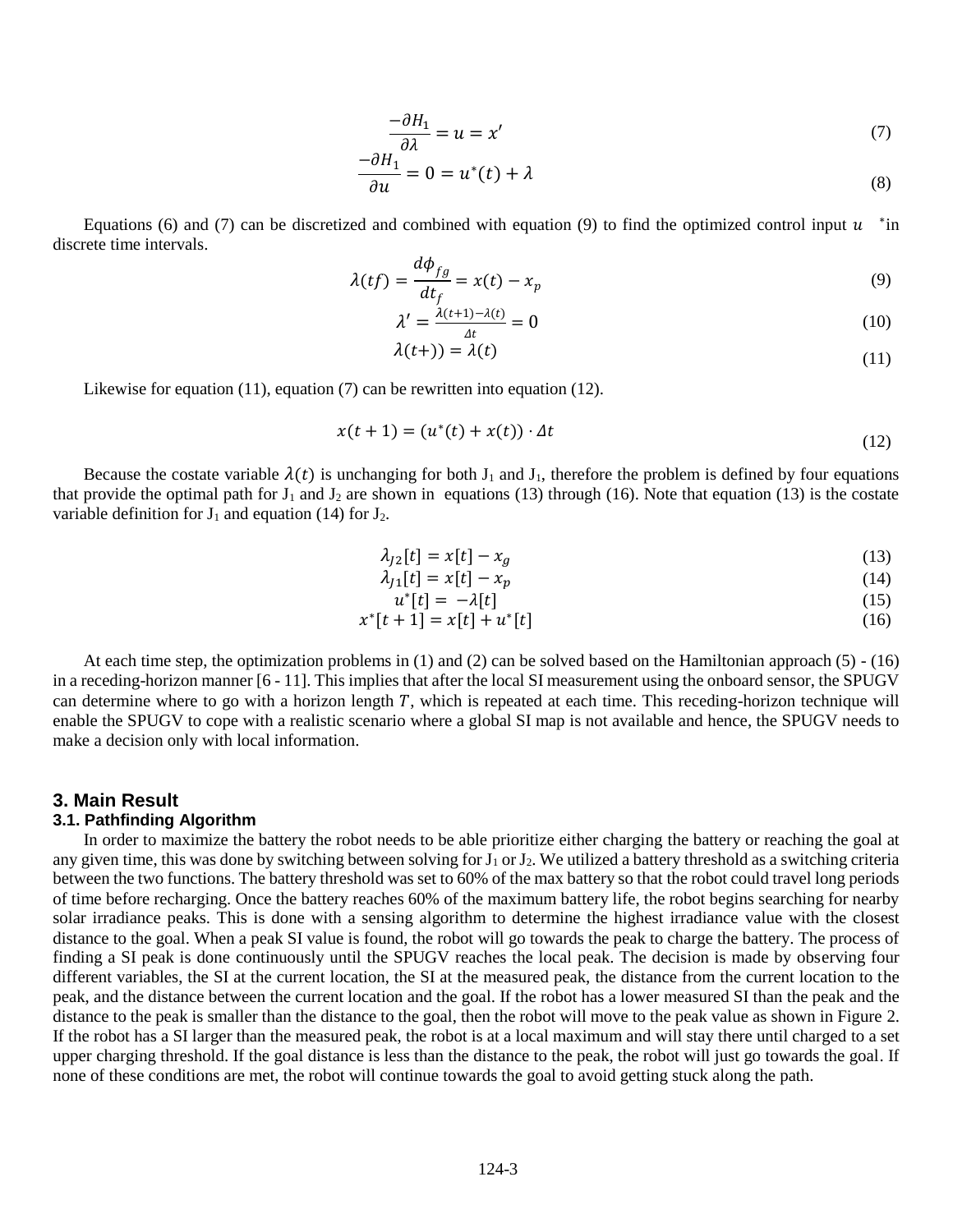

Fig. 2: Path planning algorithm flowchart.

#### **3.2. Sensing Algorithm**

Finding a single local SI peak requires another algorithm to detect and evaluate the SI around it. The sensing algorithm takes samples of a set sampling radius and step size and creates a sampling matrix of local SI values. An example sampling matrix is shown in Figure 3, the local sampled SI values also include the SI of the robots current position. Efficient evaluation of the samples was done by incorporating a statistical threshold so that only the highest SI values are observed. The threshold for peaks was set at 2 standard deviations from the mean of SI samples so that only the top 5% of SI in the local region are considered. The results from the thresholded sampling algorithm are multiple high SI peaks and their locations. Because the robot can only go towards one of the points, the sampling algorithm evaluates the SI at each local peak, the distance between the robot's current positions, and the distance between the peak and the goal position. By having distance as a method for determining the local max SI peak, the algorithm prioritizes energy peaks that are closer to the goal which prevents the robot from diverging away from the goal while searching for energy.

Figure 2 visualizes what the local sample from the robot looks like. The red squares indicate highest SI peaks while blue squares indicate lowest SI peaks. As shown in Figure 3, the SPUGV does not see the global solar information and can only see within the sample radius. With the thresholding, only two peaks would be considered for the local peak and therefore can be compared along with the distance directly to the goal from the robot to determine which path to be taken.



Fig. 3: Sensing algorithm example.

## **4. Simulations**

## **4.1. Simulation Setup**

In order to test the application of using the CFS algorithm, a solar environment was synthesized in the simulation. The environment was mapped in reference to a section of the Sante Fe National Forest in New Mexico, USA. The simulation uses multiple Gaussian distributions of SI that the robot can measure. New Mexico receives an average of 41.6  $W/m<sup>2</sup>$  of SI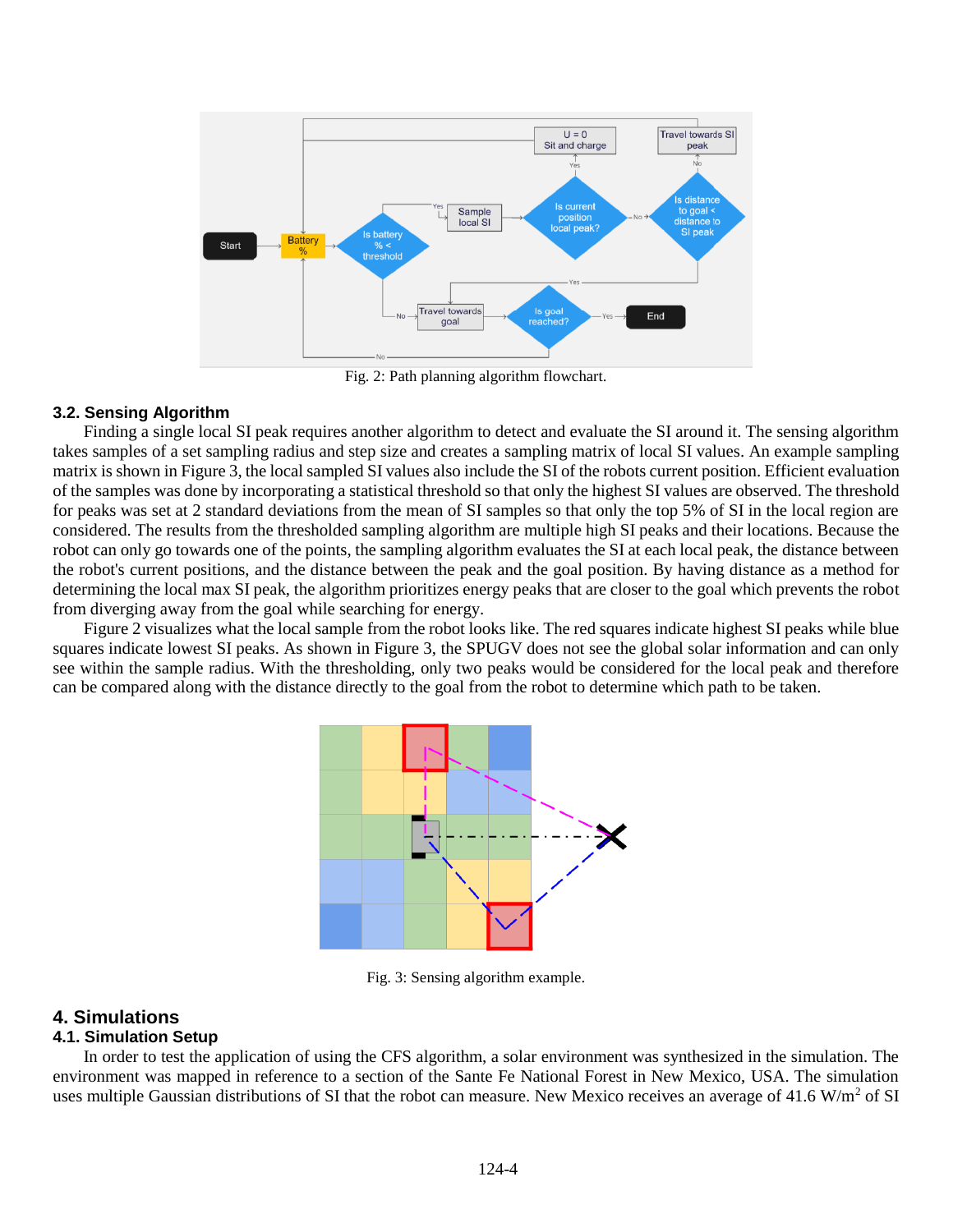which is reflected in the solar map [12]. The high-intensity regions of the map indicate open areas such as a meadow in the forest with the assumption that the simulation is occurring when the sun is perpendicular to the ground and unchanging throughout the simulation. For simplicity, the simulation assumes that there are no inclination changes or obstacle obstructions that would be seen in the real environment. The robot chassis chosen for the simulation is the MLT-JR with two IG32 motors, two 2200maH batteries. The solar panel being simulated on the robot is an Eco-Worthy 10 W panel.



Fig. 4: MLT-JR, and Eco-Worthy 10W solar panel. .

The first simulation involved having the SPUGV travel from an initial position to a single point of interest, the SPUGV would start and end in a meadow where SI should be found. The distance between the two points was 2.5 km which is within the max distance the SPUGV can travel on one full charge of battery. The simulation was run using both the CFS algorithm and a direct route approach to determine if the battery at the goal position could be improved. The second simulation involved four points of interest on the same solar map as simulation 1. For simulation 2 SPUGV would start at an initial point and then travel to each point directly, only moving onto goal 3after arriving at goal 2 and so on. The total distance to travel to all the points sequentially was 2.5 km. The CSF algorithm was also compared to a direct route approach with multiple points of interest. Both simulations use a 5 m sensing radius for the SPUGV.



Fig. 5: Side by side of satellite image of map area and corresponding global solar map with a direct route trajectory.

## **4.2. Simulation Results**

The simulation shown in table 1 and 2 demonstrates that the SPUGV using the CFS algorithm will reach the goal position with a significantly higher battery percentage than a direct route to the goal. For simulation 1 the trajectory of the SPUGV heads directly towards the goal until the battery threshold is met where it begins searching for SI peaks. Figure 4 shows the local peak SI values as bright green triangles. The path clearly shows the robot traveling towards the peak that is closest to the final goal. In the simulation the CFS algorithm took 166 minutes longer to reach the goal than the direct route, however, the CFS resulted in a 40.7% higher battery percentage at the goal. This shouldn't be a problem for applications like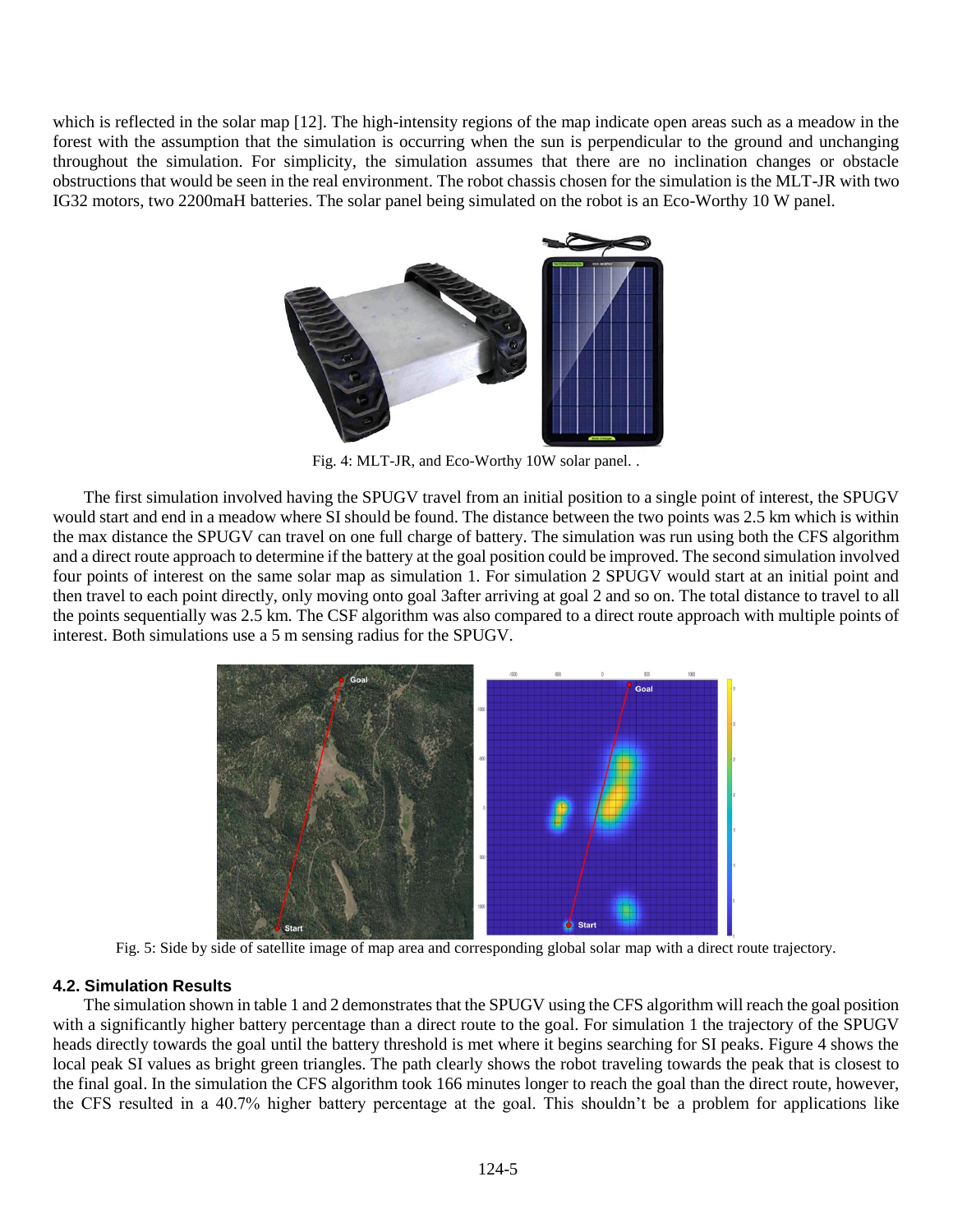environmental monitoring, where a sustainable operation of UGVs is much more important than the time taken. Likewise for the second simulation, the SPUGV took 333 minutes longer to complete the loop but with 70% more battery.





| Algorithm  | Time (minutes) | Battery % at t <sub>f</sub> |
|------------|----------------|-----------------------------|
| None       | 49             | 24.2                        |
| <b>CFS</b> | 215            | 64.9                        |



Fig. 7: Simulation robot trajectory and local SI peak locations.

| I able $\angle$ : Simulation $\angle$ battery and time results. |                |                    |  |
|-----------------------------------------------------------------|----------------|--------------------|--|
| Algorithm                                                       | Time (minutes) | Battery % at $t_f$ |  |
| None                                                            | 69             | 0.7                |  |
| <b>CFS</b>                                                      | 402            | 71.0               |  |

Table 2: Simulation 2 battery and time results.